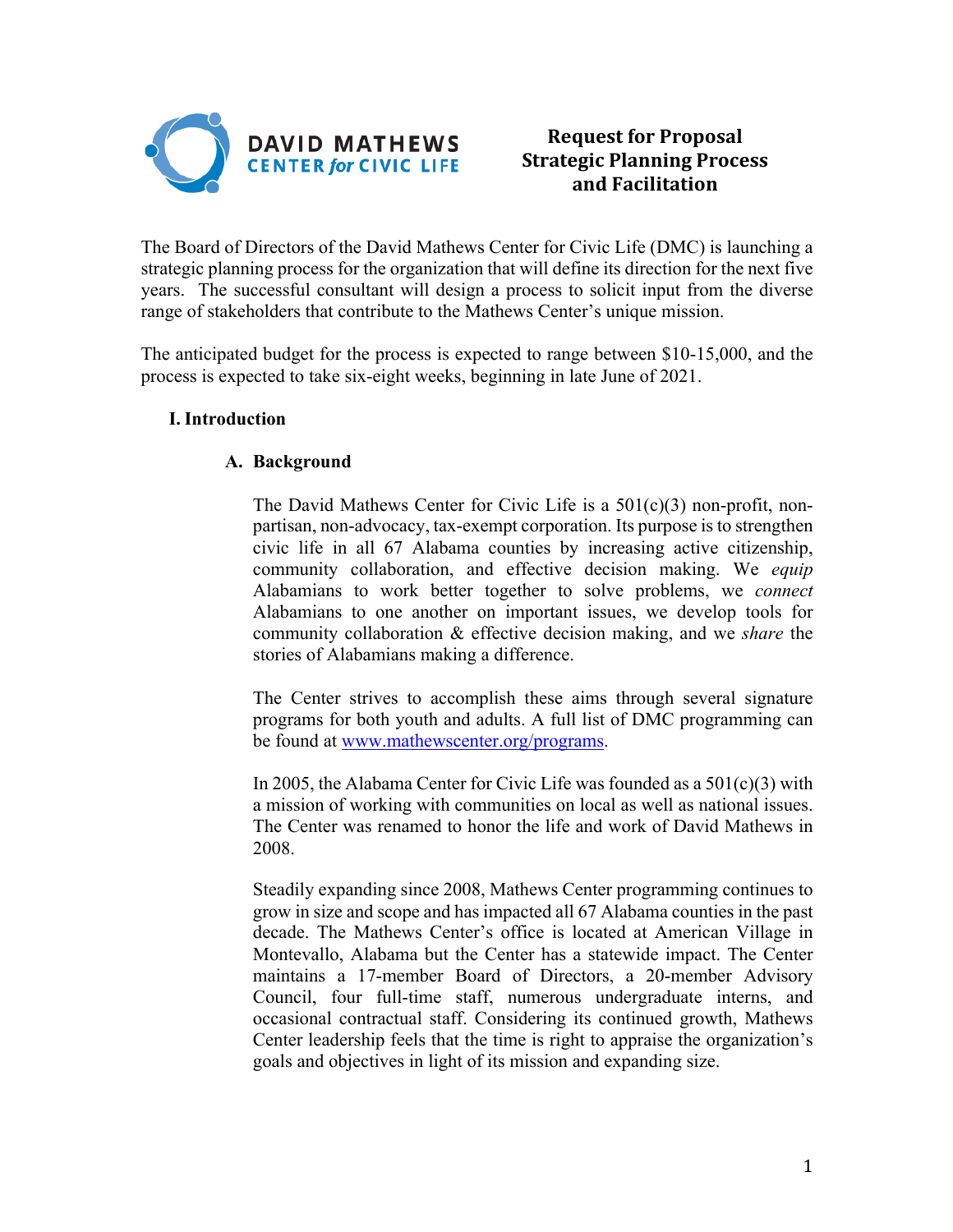# **B. Scope of Work**

Key areas of work with approximate timelines are as follows:

- Conduct a strategic assessment of all key program areas, including a thorough review of existing materials and interviews with key stakeholders (staff, board members, advisory council members, and partners) and then create a summary of the strategic review for discussion by the Board of Directors that identifies and outlines key questions to be addressed by the organization. (mid-June 2021).
- Design and facilitate a strategic planning retreat for the board and staff to discuss the key questions, aiming for consensus results (July 2021).
- In collaboration with staff, synthesize the discussions into a fiveyear strategic plan document for the DMC, for review and approval by the Board of Directors (by August 6).

# **C. Specific Objectives**

The objective of this project is to assist the David Mathews Center for Civic Life in producing a comprehensive five-year strategic plan that will:

- Describe the Mathews Center's current conditions and operating environment (assessment of current program offerings and business model, stakeholder feedback, analysis of competitors, trend assessment, organizational strengths and challenges);
- Clearly identify the David Mathews Center's desired impact for the next five years;
- Clearly outline organizational objectives in all key program areas that will help to achieve the desired impact;
- Outline indicators of success to track progress on the objectives;
- Articulate The David Mathews Center's strengths and how it can strategically apply them to achieve the objectives and desired impact;
- Identify strategic directions and partnerships, and tools that will assist in assessing future opportunities;
- Identify the organizational capacity (at both the Board and staff level) that is required to successfully implement the chosen strategies and objectives; and
- Identify strategic ways to generate the revenue needed to meet the objectives.

## **II. Timeline**

The Mathews Center reserves the right to modify this timeline at any time. All times are Central Daylight Time.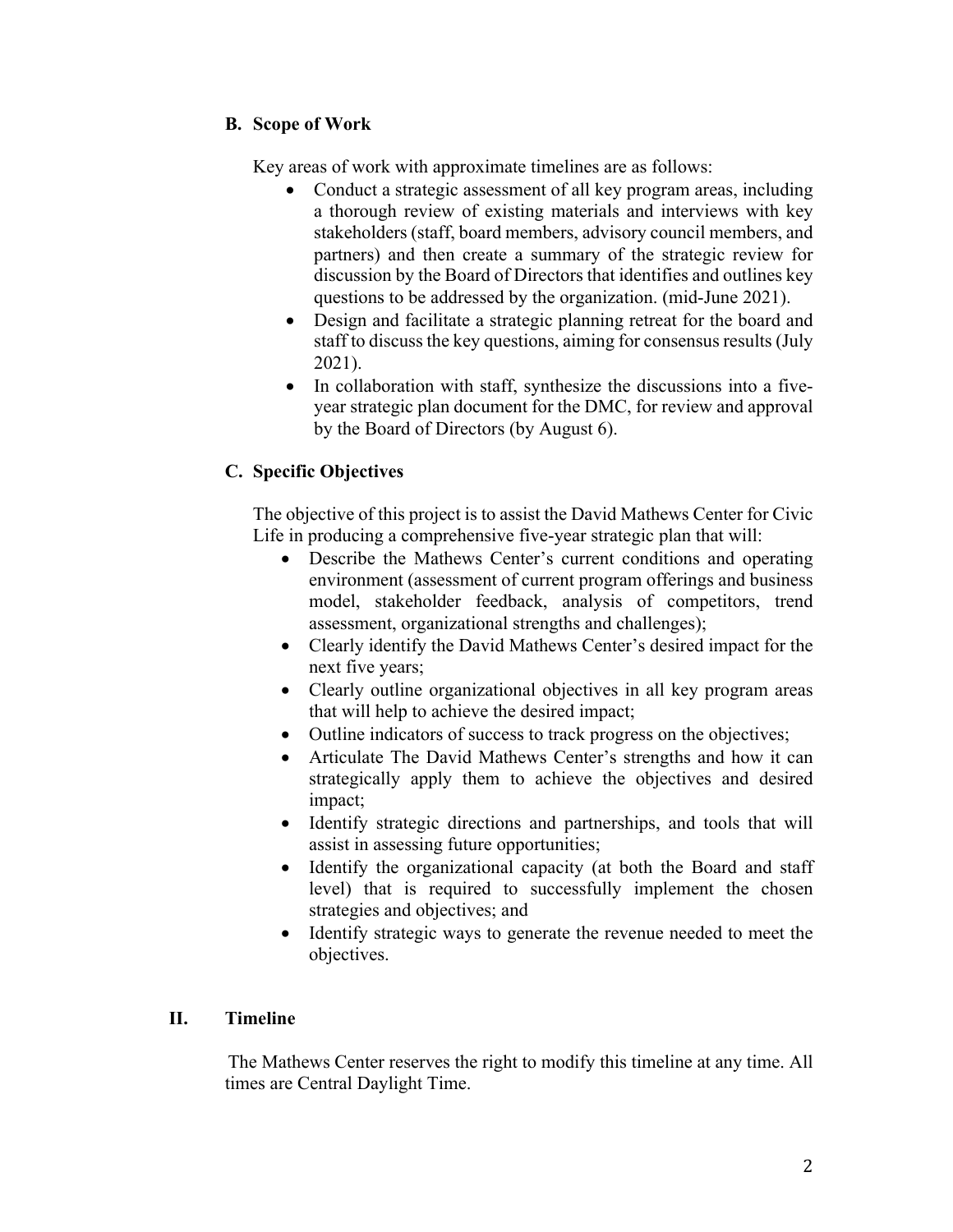| <b>DMC RFP Strategic Planning Facilitator</b> | <b>DATE</b>      | <b>TIME</b> |
|-----------------------------------------------|------------------|-------------|
| <b>Issue Date</b>                             | $05 - 14 - 2021$ | 5:00 PM     |
| Request for Proposals (RFP) Due               | $05-28-2021$     | 5:00 PM     |
| Candidate Interviews with DMC Selection       | $06-10-2021$     | $2:00-$     |
| Committee                                     |                  | 5:00 PM     |
| <b>Target Award Date</b>                      | $06-11-2021$     | $4:00$ PM   |

#### **NOTES:**

• *Please direct all questions to Cristin F. Brawner at cfoster@mathewscenter.org prior to the deadline above.* 

### **III. Submission Details**

If interested, please submit one electronic copy of a proposal in response to this RFP. The proposal should include the following information:

- Name and contact information and the names of any other participating consultants;
- Statement of qualifications to undertake this initiative;
- Summary of similar work conducted, highlighting specific accomplishments;
- A narrative description of the proposed process, activities and approach;
- Timeline for the work;
- Fee & budget (identifying anticipated expenses in addition to fees);
- Three business references; and
- Copy of current resume(s).

Please submit proposals by 5:00 PM, May 28, 2021 to:

### **Cristin F. Brawner**

**Executive Director, David Mathews Center for Civic Life** cfoster@mathewscenter.org

### **IV. Terms and Conditions**

### **A. Expertise**

The successful bidder will have direct experience working with boards of directors and staff members of non-profit organizations to initiate and execute strategic planning. Additionally, the successful bidder also will have experience working with organizations and entities engaged in civic and community engagement and community decision making. The successful bidder will contribute excellent analytical, interpersonal, and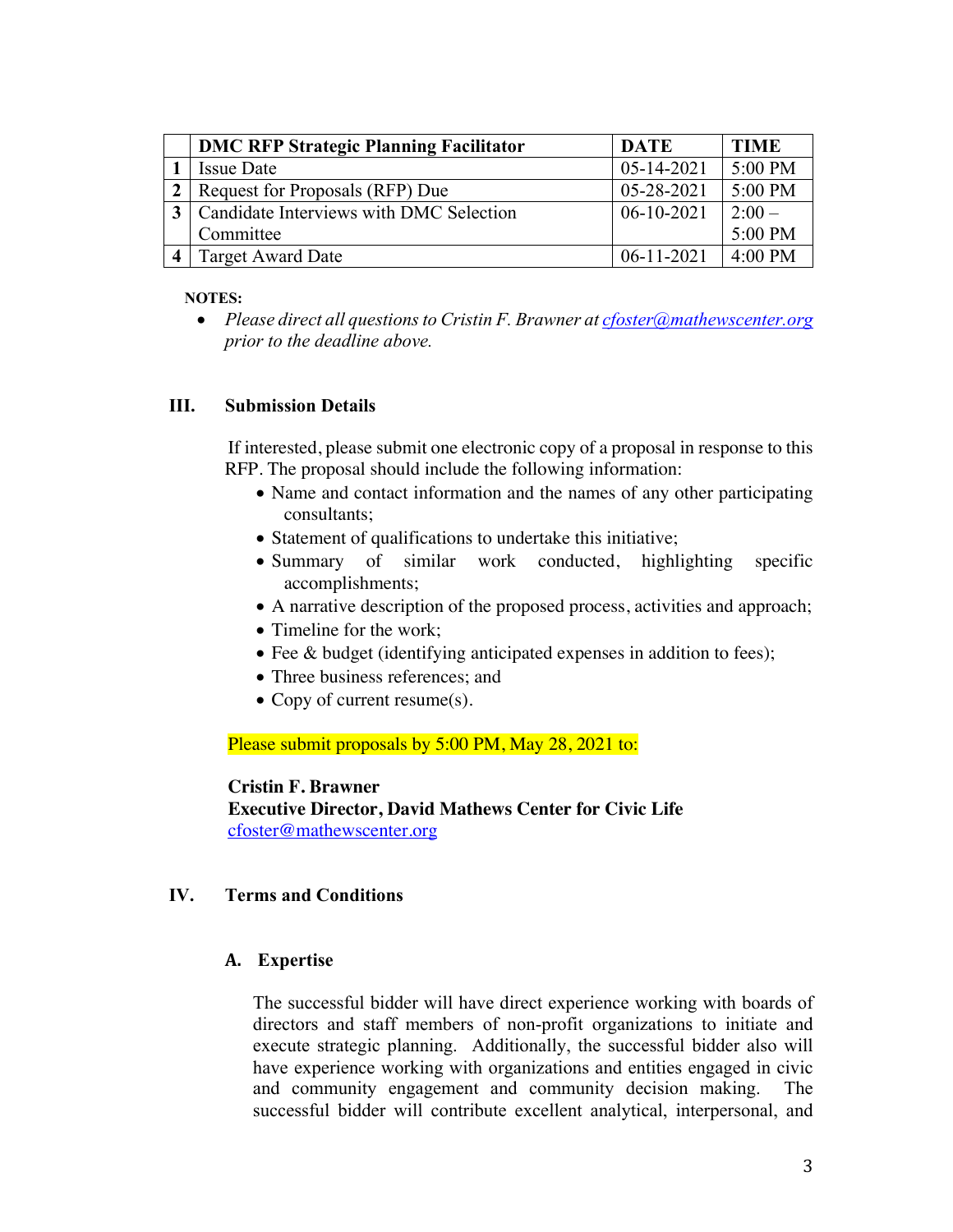verbal and written communications skills.

### **B. Right to Reject/Cancel**

The David Mathews Center reserves the right to reject any and all submissions received in response to this Request for Proposal, including proposals received from respondents who have previously failed to perform under the terms and conditions of a Contract with the Mathews Center, including a failure to timely and/or to cost-effectively deliver similar services. The issuance of this Request for Proposal does not commit the Mathews Center to award a Contract. The Mathews Center reserves the right to cancel this procurement, to waive any defect or technicality, and to advertise for new proposals, without notice or justification, where the rejection, cancellation, waiver or advertisement would be in the best interests of the Mathews Center.

### **C. Formal Contract Required**

Upon award, the Mathews Center and the successful bidder will enter into a Contract based on the factors described in this Request for Proposal. The services to be provided will begin and end on specific dates to be negotiated by the parties. The Contract period will not exceed eight weeks, from date of Contract execution to submittal of final strategic plan, and the Contract value will not exceed \$15,000.00, unless the time period and/or the Contract value are modified by written, executed amendment to the Contract.

#### **D. No Liability for Costs**

The David Mathews Center for Civic Life shall not be liable for any costs associated with the development, preparation, transmittal, or presentation of any proposal or material submitted in response to this Request for Proposal. Each prospective bidder responding to this Request for Proposal agrees that it will have no claims against the Mathews Center for any costs or liabilities incurred relating to this Request for Proposal.

#### **E. Indemnification**

The successful bidder will indemnify and hold harmless the David Mathews Center for Civic Life, its directors, officers, employees, agents, and members from any and all liability resulting from the performance of the services provided under the Contract, including, but not limited to, the acts or omissions of the successful bidder, its directors, officers and employees, any and all sub-Contractor(s) and their employees, and/or from any and all third-party claims related to the Contract.

#### **F. Applicable Law**